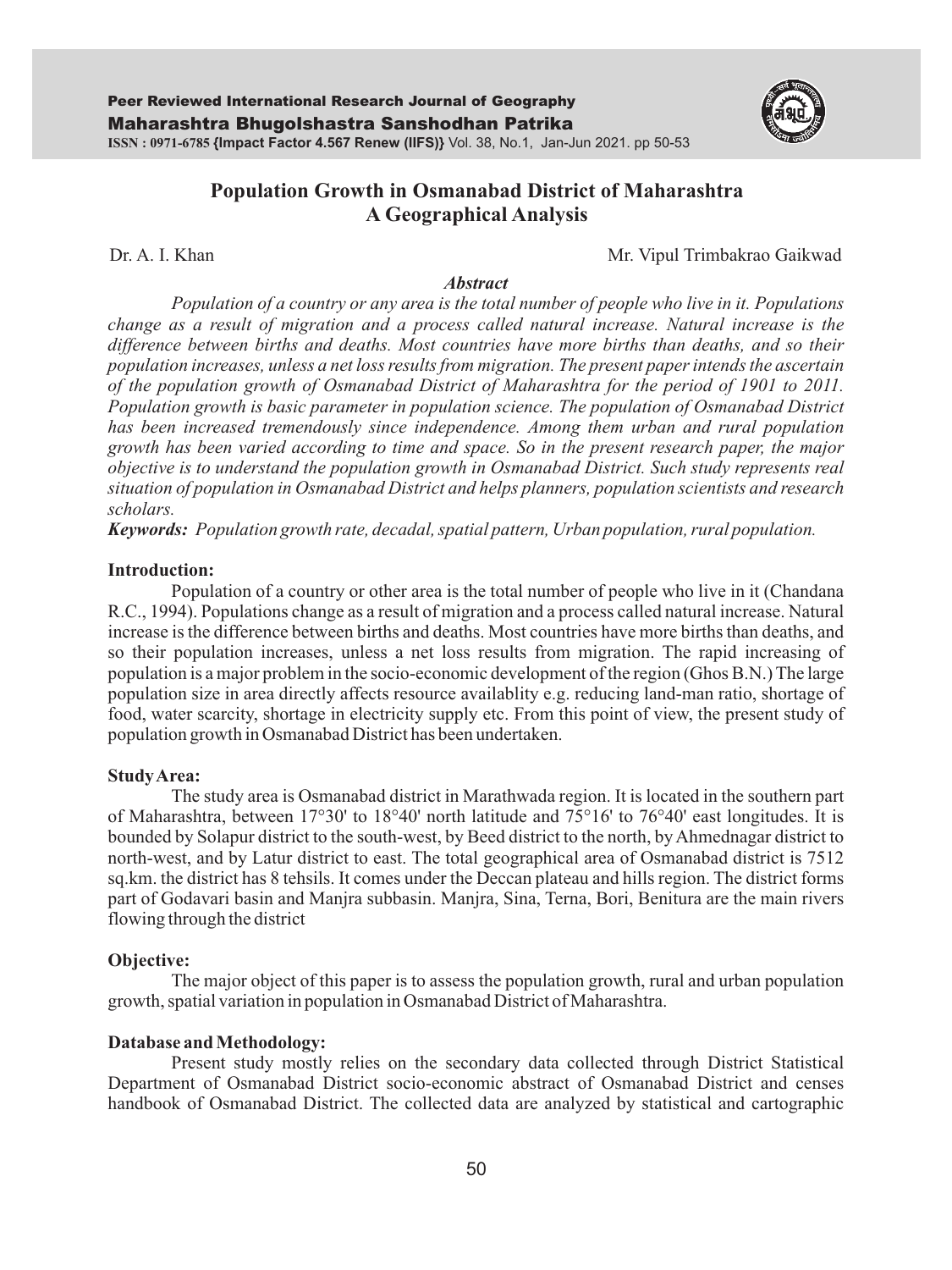Dr. A. I. Khan, Mr. Vipul Trimbakrao Gaikwad

techniques. The actual growth rate of specific decade is obtained by dividing the difference between the populations of two decades. In order to assess the population growth, the following formula has been adopted.

$$
Pr = \frac{Pn - Po}{Po} \times 100
$$

Where ' Pr' means the population Growth rate, 'Pn' is the Population of next year, 'Po' is the Population of base year and 100 is for percentage value.

#### **Growth of Population:**

Table indicates decadal variation and percentage of decade variation in population of Osmanabad district – Total, Rural and Urban – from 1901 to 2011. In urban population there were two decades in which population growth was negative and these decades were 1911 (-1.55 %) and 1961 (- 6.92 %) respectively. Highest population growth was witnessed in the decade of 1951. From twenty first century the population growth rate in urban centers has lowered and it is always fluctuating from decade to decade. In Rural areas population growth rate is vary from decade to decade. In 1921's census year, rural population growth is negative, and it was -5.23 percent. Highest change in rural population is recorded in 1971. After that it is decreased constantly up to 2011.

| Changes in Total, Urban and Rural Population in Osmanabad District (1901 – 2011) |  |
|----------------------------------------------------------------------------------|--|
|                                                                                  |  |

| Year | Total      |           | Urban      |           | Rural      |           |
|------|------------|-----------|------------|-----------|------------|-----------|
|      | Population | Decadal   | Population | Decadal   | population | Decadal   |
|      |            | Variation |            | variation |            | variation |
| 1901 | 387122     |           | 30238      |           | 356884     |           |
| 1911 | 460516     | $+18.96$  | 29770      | $-1.55$   | 430746     | $+20.70$  |
| 1921 | 442156     | $-3.99$   | 33933      | $+13.98$  | 408223     | $-5.23$   |
| 1931 | 492845     | $+11.46$  | 37099      | $+9.33$   | 455746     | $+11.64$  |
| 1941 | 547945     | $+11.18$  | 45153      | $+21.71$  | 502792     | $+10.32$  |
| 1951 | 603273     | $+10.10$  | 74818      | $+65.70$  | 528455     | $+5.10$   |
| 1961 | 726036     | $+20.35$  | 69638      | $-6.92$   | 656398     | $+24.21$  |
| 1971 | 928227     | $+27.85$  | 98449      | $+41.37$  | 829778     | $+26.41$  |
| 1981 | 1029702    | $+10.93$  | 130188     | $+32.24$  | 899514     | $+8.40$   |
| 1991 | 1276327    | $+23.95$  | 193880     | $+48.92$  | 1082447    | $+20.34$  |
| 2001 | 1486586    | $+16.47$  | 233256     | $+20.30$  | 1253330    | $+15.78$  |
| 2011 | 1657576    | $+11.50$  | 281057     | $+20.49$  | 1376519    | $+9.82$   |

Sources – compiled by researcher from various census reports of Osmanabad District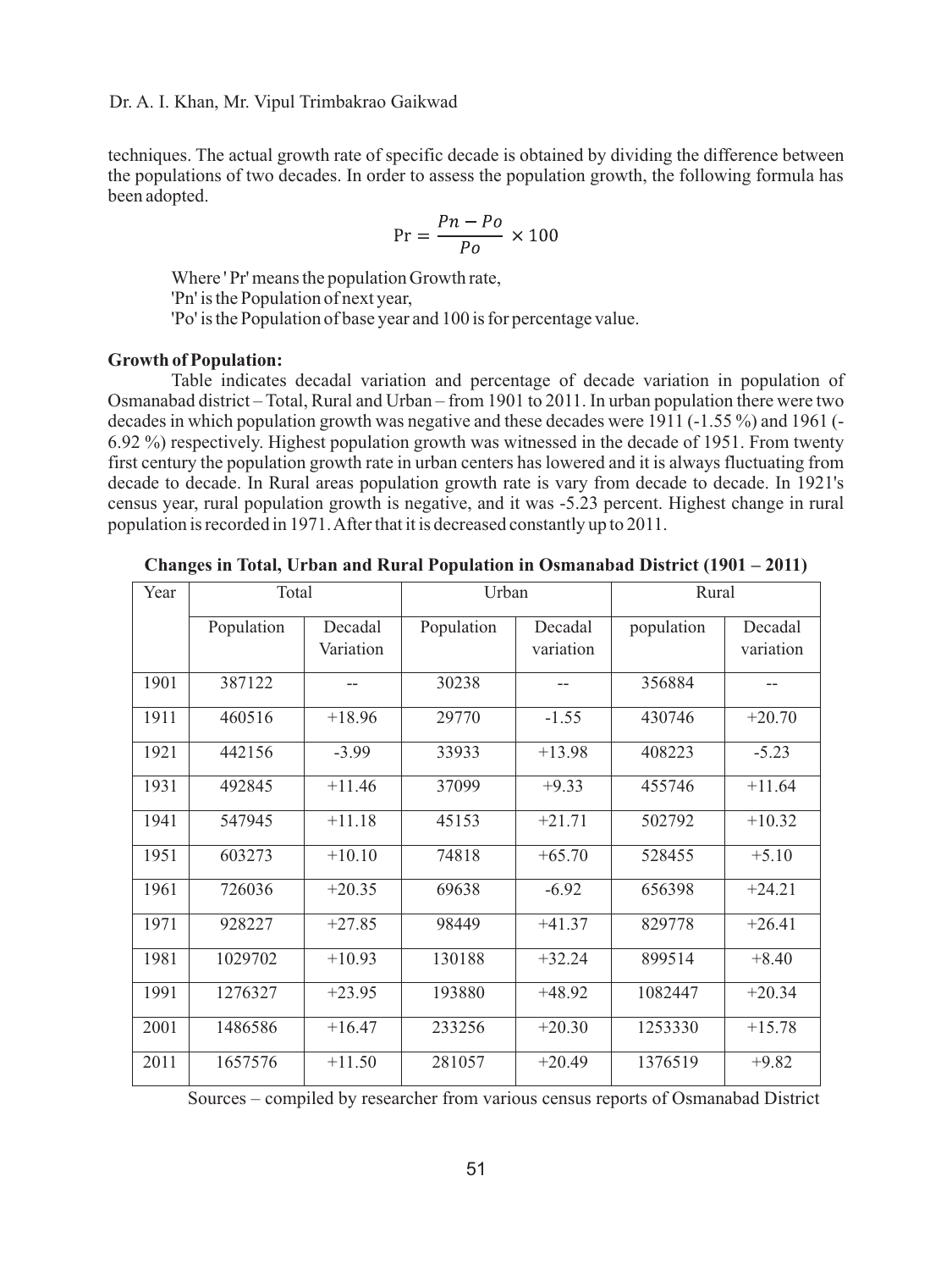

## **Change in Urban Population:**

The table exposes following aspects in respect of urban population is Osmanabad district during 1901 to 2011:

- i) The 1st decade of twentieth century (i.e. 1901-1911) recorded negative decade variation of 468 persons (-1.55 percent) in urban population. It is because of famine and other calamities occurred during this period.
- ii) The second decade of 20th century (1911-1921) shows a good recovery in variation of urban population  $(+13.98$  percent).
- iii) The decades of 1921-1931 and 1931-1941, are such two important decades when urban population took an upward march.
- iv) The decade 1941-1951 is an unexpected decade as for as the urban population variation is concerned. In this valuable decade the urban population has become more than half  $(+65.70)$ percent). (This was the Independent India's first Census and urban criteria seem to have been used in a loose way).
- v) In census year 1961 the urban population of Osmanabad district is decreased by 6.92 percent. The urban population decreased by 5180, the decadal change to (-) 6.92 percent. This happened mostly because of the definition of urban region was changed.

### **Change in Rural Population-**

Most part of the study region is rural. Total rural population of district in 2011 is 1376519 persons. The table shows rural population growth in study area from 1901-2011. The table indicates that:

- i) The rural population of Osmanabad district has revealed a declining trend in decade of, 1911- 1921, casual factors being common with urban areas.
- ii) The total number of rural population has enhanced in each decade after 1921 but the difference has never been even; highest being +26.41 percent during 1961-1971 and lowest being + 5.10 percent during 1941- 1951.